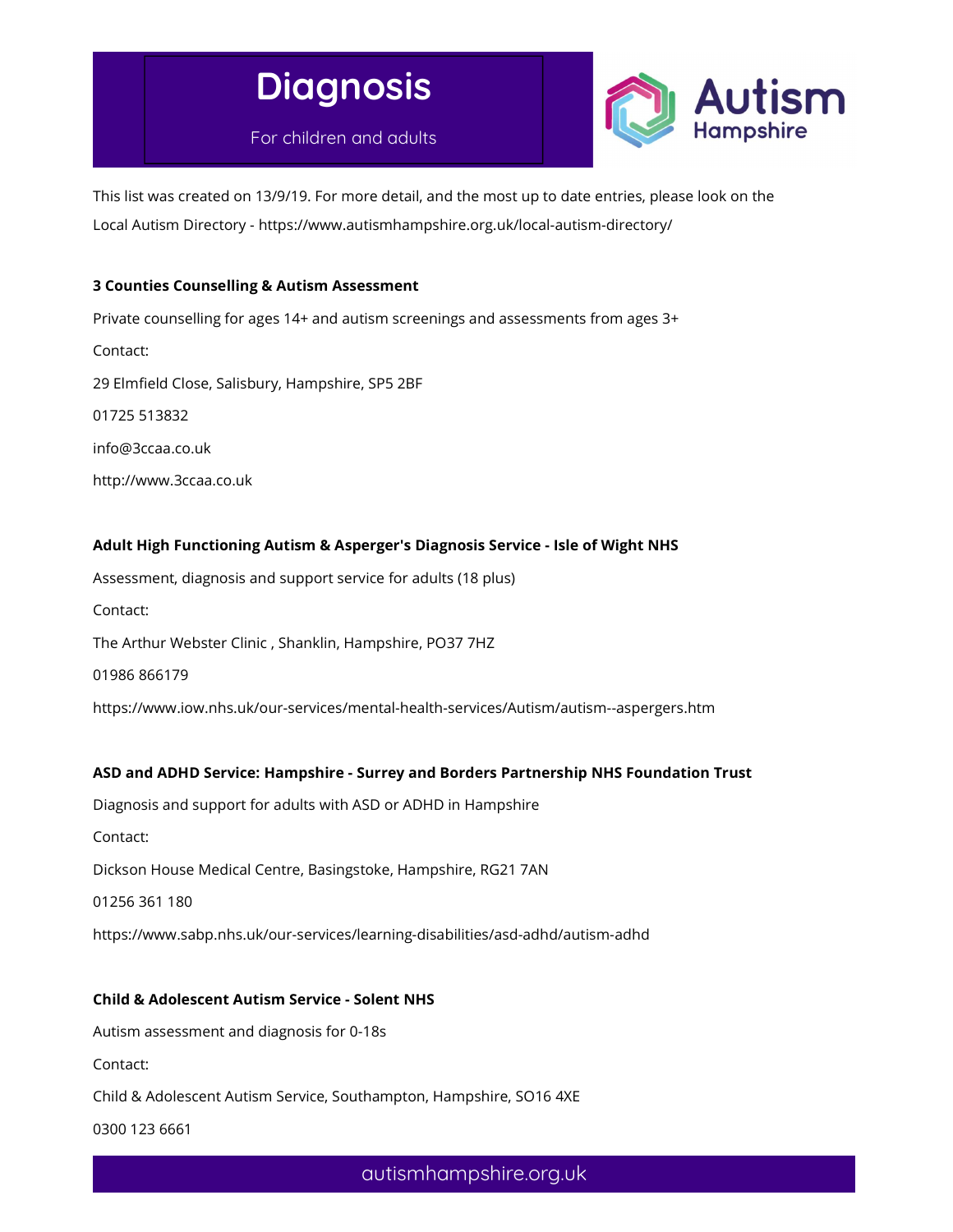

For children and adults



sue.harrison@solent.nhs.uk

https://www.solent.nhs.uk/our-services/services-listings/child-and-adolescent-autism-service/

### Forward Thinking: Child and Adolescent Clinical Psychologists

Specialist psychological assessments and ongoing help for children, young people and their families. Contact: Child & Adolescent Clinical Psychologist, Southampton, Hampshire, SO18 2JR 07921682058 hello@forwardthinkinguk.com http://www.forwardthinkinguk.com

# Isle of Wight Educational Psychology Service

Specialist Autism Assessment & Support Service Contact: Rocklands Manor, St Lawrence, Isle of Wight, PO38 1XH 01983 854777 helloiweps@gmail.com

http://www.iweps.co.uk/autism.html

#### Psychologists for Autism (PFA) - Southampton

An established independent clinical psychology service Contact: P.O. Box 438 , Southampton, Hampshire, SO30 9DL 07703 066 167 lizkeenanpsychology@gmail.com http://psychologistsforautism.co.uk/

#### Southampton Autism Assessment Service - NHS Southern Health

Diagnostic assessment service for adults who may have autism

Contact: